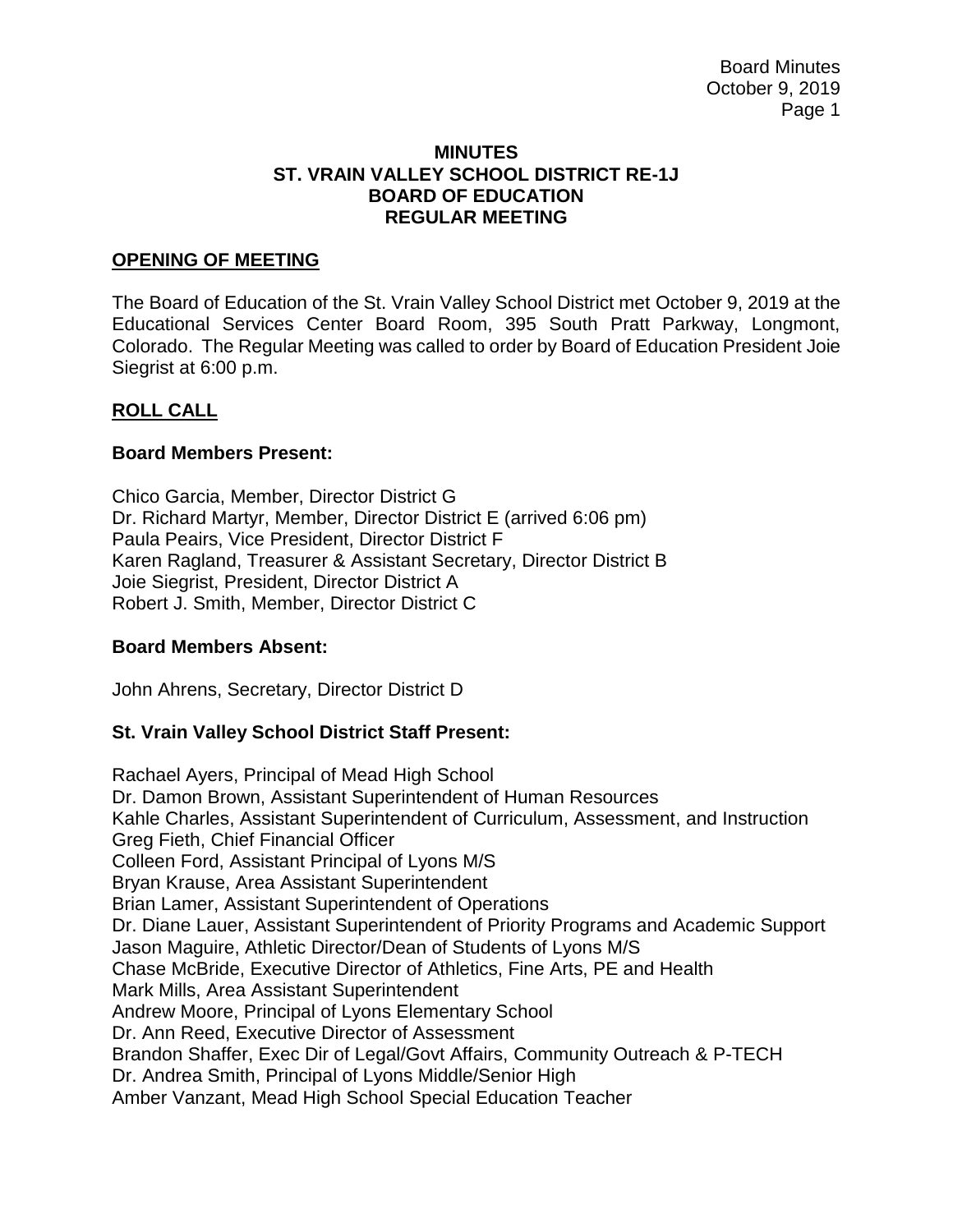Board Minutes October 9, 2019 Page 2

# **AMENDMENTS TO THE AGENDA (2.0)**

None

### **AUDIENCE PARTICIPATION (3.0)**

None

# **VISITORS (4.0)**

Board President Joie Siegrist welcomed Lyons High School Student Advisory Council member Harrison Abernathy who attended the Board meeting as a student liaison. Harrison shared the academic and athletic programs he is involved with at Lyons High School. He was encouraged to ask questions and participate in the meeting whenever possible.

Bryan Krause introduced Mead High School Principal Rachael Ayers. Rachael shared how the Unified Program has made a positive impact on the culture of Mead High School during the five years since being implemented. Rachael introduced Mead High School Lead SSN teacher Amber Vanzant and commended her for being instrumental in bringing the Unified Program to Mead. Mead High School now has Unified bowling, football, soccer, basketball, and most recently added a percussion ensemble course. Rachael announced that the Mead High School Unified Program is one of 100 schools in the U.S. that have recently been recognized as a Unified Champion Special Olympics National Banner School. Amber credited the "Spread the Word to End the Word" campaign for raising awareness of the hurtful effects of the word "retard(ed)" and encouraged people to pledge to stop using it. Amber introduced Unified student Owen Hardenburg, and Ashlee VanHeesh, who serves as President of the Score a Friend Club. She shared her vision of an inclusive environment at Mead High School and thanked administration for helping to spread that vision. The weather prevented most of the Unified Sports Program students and parents from attending the meeting. Students/parents that were planning to attend included: Kaden and Jackie Merrill, Sierra and Savanna Noel, Cole Smith, Emma Maldoff, Maya Thompson, Ellie Angus, Thomas Zak, Jennifer Baumgardner, Terry, Sunny Longmeyer, and Kylee Mendez. Board members praised the students for their participation in the Unified Sports Program and recognized everyone in the audience who came to support them.

Board member Dr. Richard Martyr introduced Abby Pettinger, Administrative Assistant from the Vilas School District RE-5, who was a guest of his for a tour of the Innovation Center. John Wittler, the Board President of Vilas School District, serves on the Colorado Association of School Board Executive Committee with Dr. Martyr.

Jim Berthold, Retired District Bus Dispatcher – did not address the Board.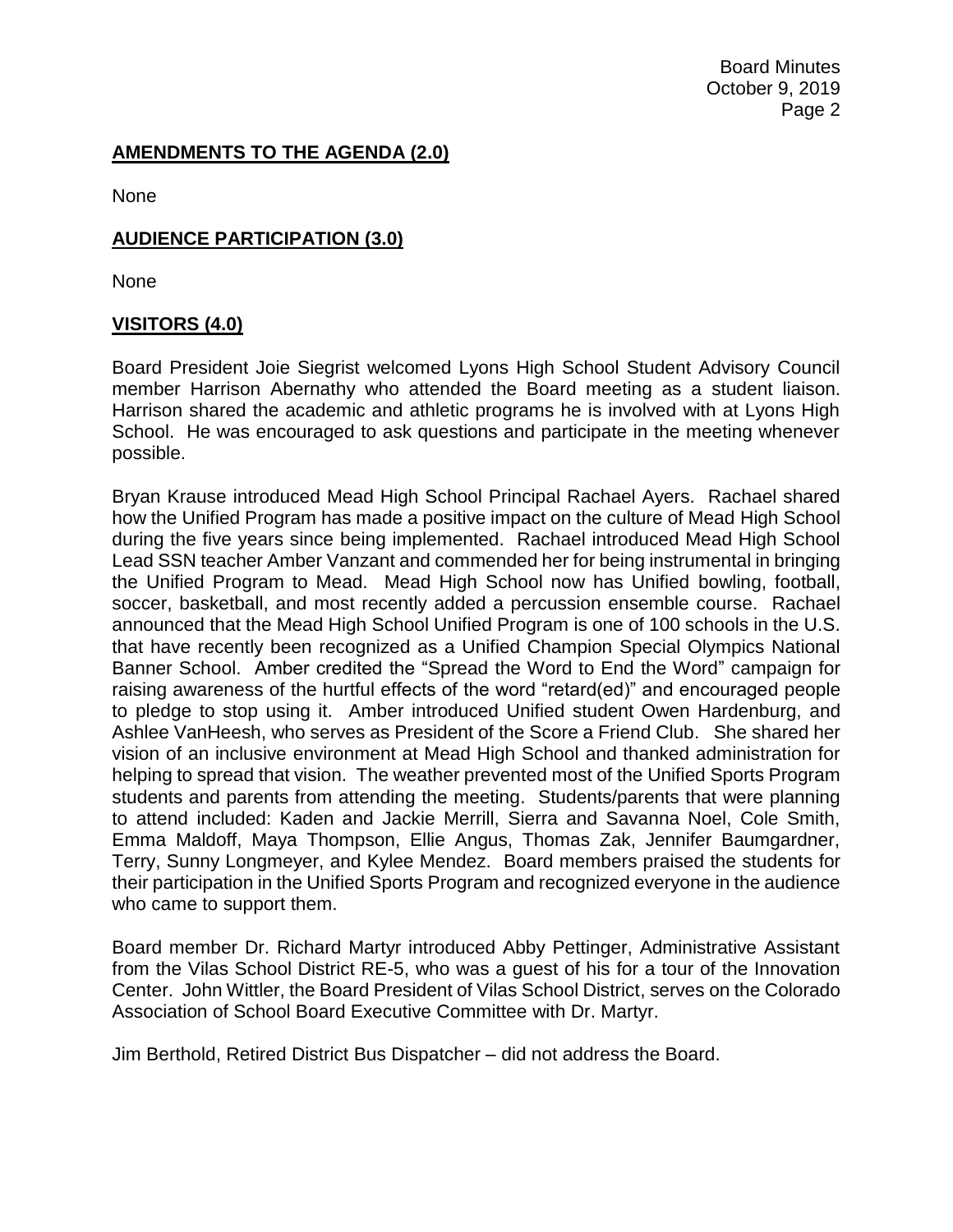### **SUPERINTENDENT UPDATE (5.0)**

None

# **REPORTS (6.0)**

### **Lyons Middle/Senior High School Student Advisory Council Feeder Report (6.1)**

Bryan Krause recognized the attendance of Lyons M/S Athletic Director/Dean of Students Jason Maguire and Lyons M/S Assistant Principal Colleen Ford. He then introduced Lyons M/S High School Principal Dr. Andrea Smith and Lyons Elementary Principal Andrew Moore and thanked them for their leadership. Dr. Smith thanked Bryan for the ELM (Erie, Lyons, and Mead) acronym, and Brian Lamer and Conan Smith for their partnership in creating a plan for the new Lyons M/S auditorium that is expected to be completed in the spring of 2021. They presented a short video of feeder system highlights and then introduced two students in each of the elementary, middle, and high school levels. Lyons M/S High School Advisory students Olivia Cope, Harrison Abernathy, Cate Richardson, and Charlie Gau were all in attendance. The students shared why they loved the Lyons school feeder system and how it is preparing them for their future. Seniors shared their plans for the future and their parents were recognized.

Board members commended students for sharing their personal connection to their community and schools, and recognized the building leaders who were present. The students created a wooden replica of the Colorado flag and presented one to each Board member.

### **1 st Quarter Gifts to Schools, 2019-2020 School Year (6.2)**

Greg Fieth provided the Board of Education with a list of public gifts given to the St. Vrain Valley School District for the first quarter of the 2019-2020 school year totaling \$152,651.87. For the 2018-2019 school year, first quarter gifts totaled \$161,436.55. Greg highlighted a few of the larger donations.

During the course of the year, the District receives many cash and gift donations for its programs. These gifts are accepted by the principal, the superintendent or the Board of Education according to Board Policy KCD – Public Gifts to Schools.

### **CONSENT ITEMS (7.0)**

Karen Ragland moved to approve Consent Items 7.1 through 7.4. Bob Smith seconded.

- 1. Approval: Staff Terminations/Leaves
- 2. Approval: Staff Appointments
- 3. Approval: Approval of Minutes for the September 11, 2019 Regular Meeting, the September 18, 2019 Study Session, and the September 25, 2019 Regular Meeting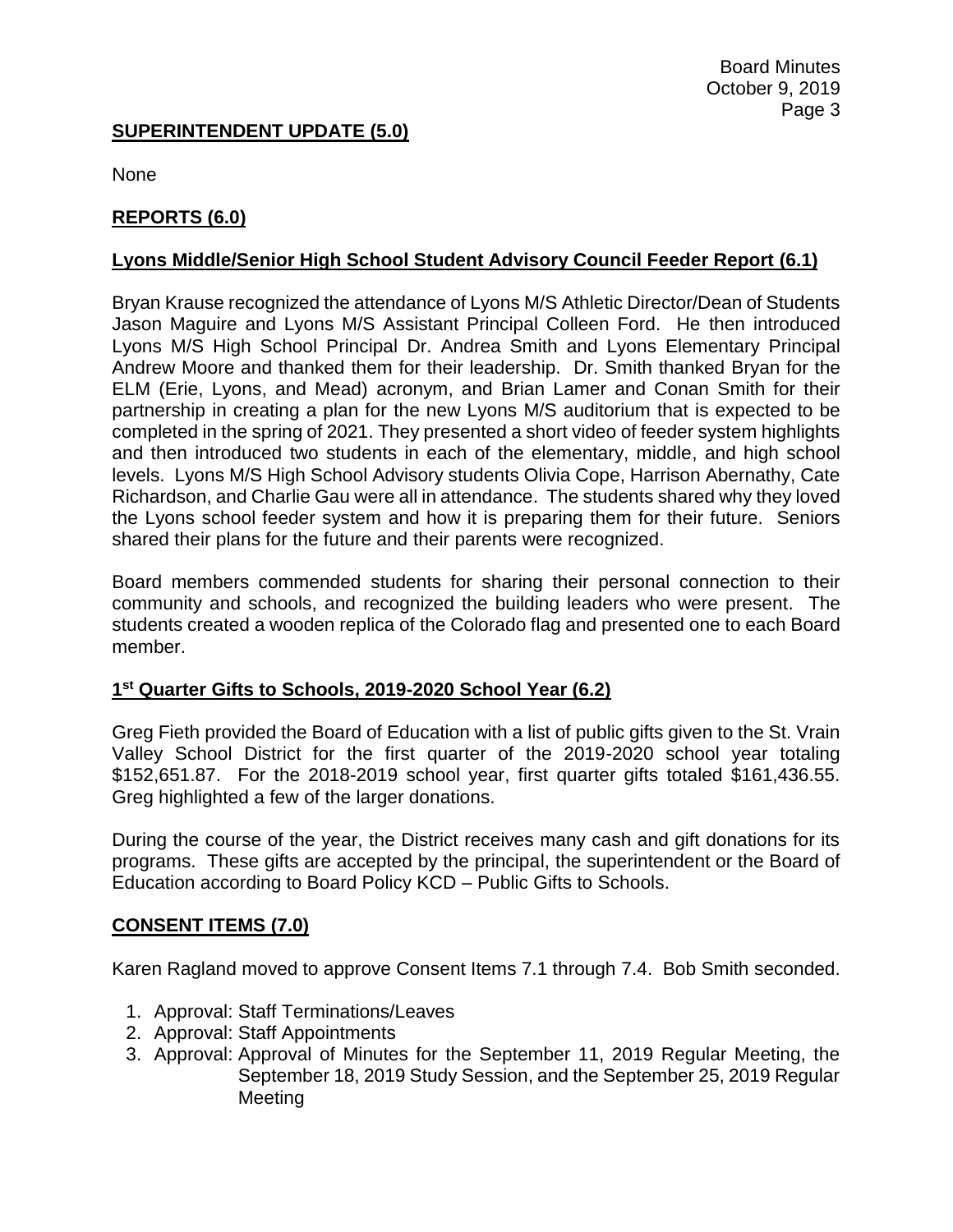The motion carried by unanimous roll call vote: [John Ahrens, absent; Chico Garcia, yes; Dr. Richard Martyr, yes; Paula Peairs, yes; Karen Ragland, yes; Joie Siegrist, yes; Bob Smith, yes].

# **ACTION ITEMS (8.0)**

# **Approval of Accreditation Recommendations for District Schools (8.1)**

Chico Garcia moved that the Board of Education approve the accreditation recommendations for schools within the St. Vrain Valley School District as presented. Bob Smith seconded.

Dr. Ann Reed reported that the District Accountability/Accreditation Committee is made up of parents and community members, an elementary principal, a secondary principal, and a teacher. Dr. Reed works with the Committee as the liaison from the District. The Committee met on September 16, 2019, to review the performance of the District's schools. Based on its review, the Committee submitted accreditation status recommendations for all District schools to the Board.

The Committee follows the guidelines of SB 09-163 to recommend accreditation levels for schools and uses Colorado Department of Education's (CDE) School Performance Frameworks to identify accreditation levels of schools. The frameworks consider the following data areas to determine school accreditation levels: Academic Achievement, Academic Growth, and Postsecondary and Workforce Readiness. Olde Columbine High School and St. Vrain Global Online Academy are CDE approved alternative campuses and use different assessment data for the framework calculations. Longmont High School is appealing its rating of Improvement Plan to CDE and requesting a rating of Performance based upon an increase in graduation rate. St. Vrain Community Montessori School is considering a request to reconsider due to insufficient data.

The Committee recommends District Learning Services' personnel meet with schools that are accredited with an improvement, priority improvement, or turnaround plan. At those meetings, schools answer questions about: current performance, plans to improve that performance, additional data that the school might have collected, and support needs from the District. The Committee also may meet with schools and/or District Learning Services to discuss school improvement plans.

Board members thanked Dr. Reed for her report and asked that she convey their gratitude to the District Accountability/Accreditation Committee.

The motion carried by unanimous roll call vote: [John Ahrens, absent; Chico Garcia, yes; Dr. Richard Martyr, yes; Paula Peairs, yes; Karen Ragland, yes; Joie Siegrist, yes; Bob Smith, yes].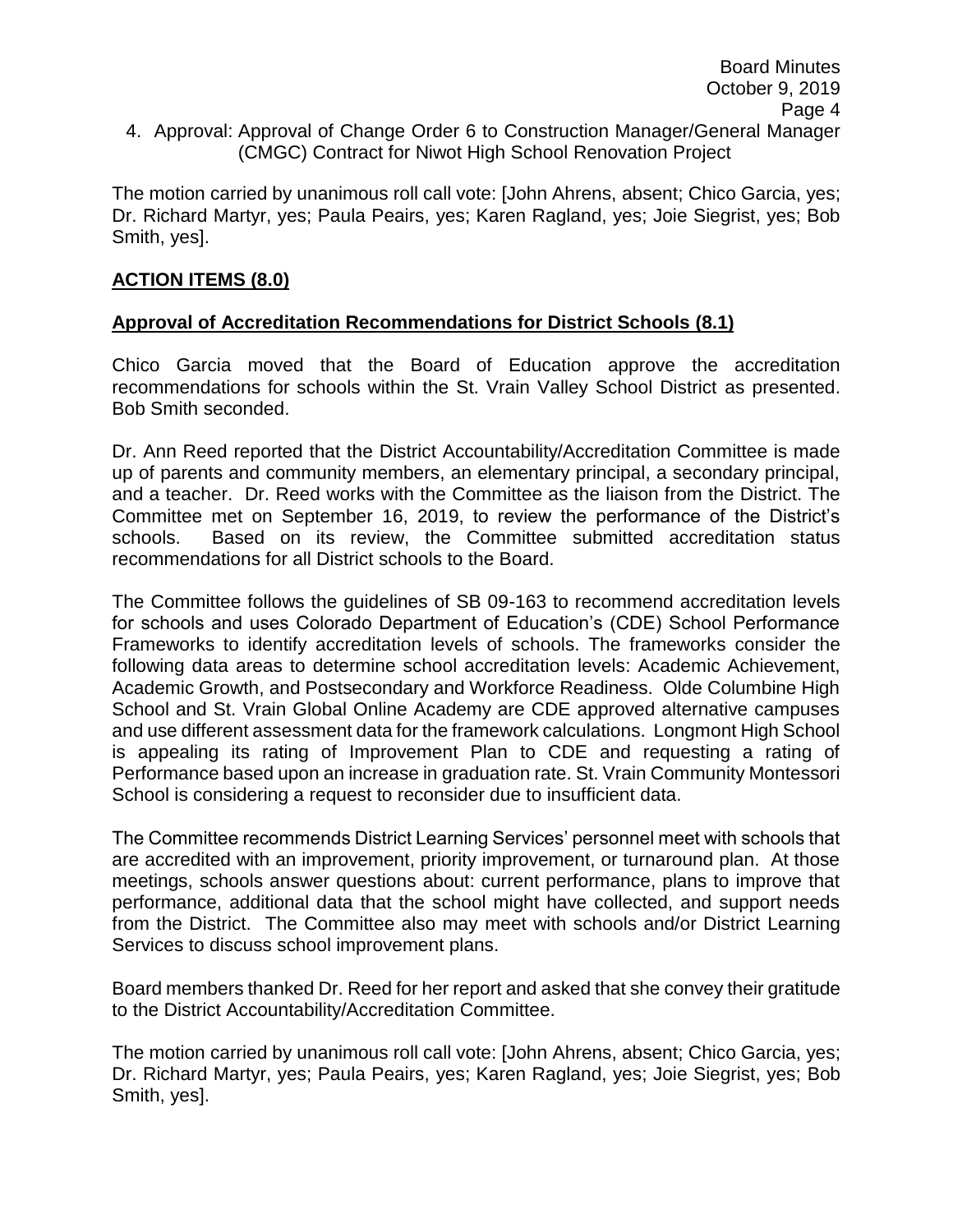#### **Adoption of Resolution Approving 2019-2020 District Employee Membership in Colorado High School Activities Association (CHSAA) (8.2)**

Paula Peairs moved that the Board of Education adopt a resolution approving 2019-2020 District employee membership in CHSAA. Karen Ragland seconded.

The Board of Education recognizes the services of the individuals listed in the resolution to be within the scope of employment of school district personnel and within the performance of those duties as employees of the school district, as members of the Board of Directors of the CHSAA or as a member of other CHSAA committees, Legislative Council or interscholastic activity league committees under CHSAA.

Board members thanked Chase McBride for his role in CHSAA and that of his coaching staff for going above and beyond their District positions to be involved in CHSAA, increasing the District's visibility.

The motion carried by unanimous roll call vote: [John Ahrens, absent; Chico Garcia, yes; Dr. Richard Martyr, yes; Paula Peairs, yes; Karen Ragland, yes; Joie Siegrist, yes; Bob Smith, yes].

### **Adoption of Resolution Proclaiming Classified School Employees Week, October 14-18, 2019 (8.3)**

Bob Smith moved that the Board of Education approve a Resolution proclaiming October 14-18, 2019 as "Classified School Employees Week". Chico Garcia seconded.

Proclaiming this date as Classified School Employees Week helps promote public awareness of the importance of classified employees in the public school system. As much as any other group of employees, classified school employees are a valued and integral part of the school system and their work is vital to the success of children.

Board members thanked Dr. Damon Brown for bringing this important resolution forward to publicly honor all District classified staff. Chico Garcia read the proclamation.

The motion carried by unanimous roll call vote: [John Ahrens, absent; Chico Garcia, yes; Dr. Richard Martyr, yes; Paula Peairs, yes; Karen Ragland, yes; Joie Siegrist, yes; Bob Smith, yes].

# **Approval of Contract-The Wild Plum Center for Young Children and Families (8.4)**

Karen Ragland moved that the Board of Education approve the service agreement between the District and Wild Plum (WP) Center for the 2019-2020 school year. The District pays for these slots through the Colorado Preschool Program grant funds provided through the State of Colorado. Paula Peairs seconded.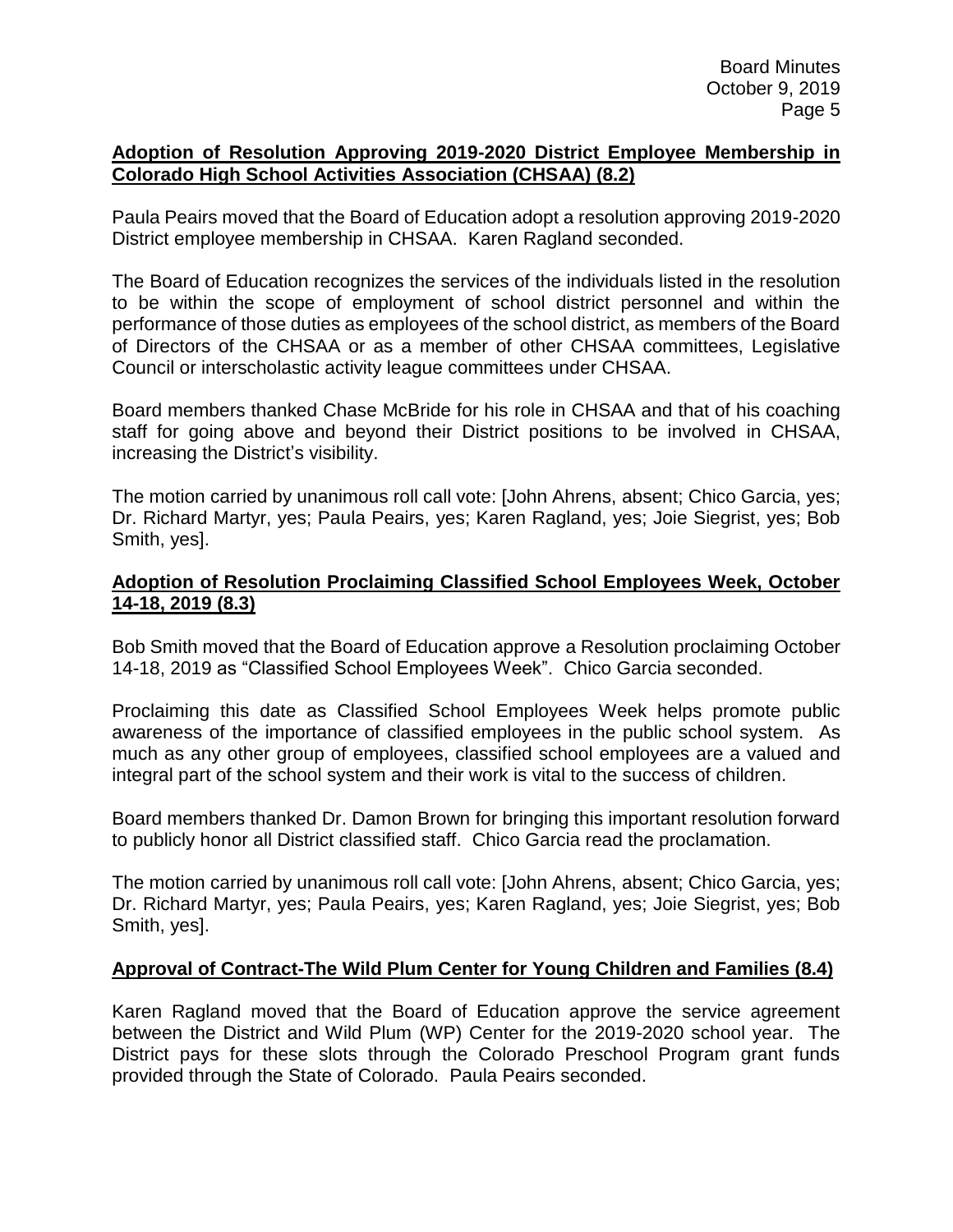Board Minutes October 9, 2019 Page 6

Dr. Diane Lauer recommended that the District, through its Early Childhood Department and District Advisory Council, enter into this agreement with WP Center in order to provide preschool services to eligible four year olds. The District will pay a monthly tuition rate of \$290.00 per each child placed (not to exceed 90 children). Dr. Lauer confirmed that the District would need all 90 slots offered.

The motion carried by unanimous roll call vote: [John Ahrens, absent; Chico Garcia, yes; Dr. Richard Martyr, yes; Paula Peairs, yes; Karen Ragland, yes; Joie Siegrist, yes; Bob Smith, yes].

### **Adoption of Resolution in Support of Proposition CC (8.5)**

Chico Garcia moved to adopt a resolution in support of Proposition CC and to urge electors of the St. Vrain Valley School District to vote "yes" on the Proposition at the November 5, 2019 election. Karen Ragland seconded.

Brandon Shaffer reported that Proposition CC provides more money for critical investments in Colorado's future without raising tax rates. By allowing the state to keep the money it already collects, the measure provides needed funding for K-12 education, higher education, and transportation. Brandon answered questions from the Board on the possible uses for the funds the District might receive and noted that this Proposition is statutory and does not change the Constitution. Karen Ragland read the resolution in support of Proposition CC.

The motion carried by unanimous roll call vote: [John Ahrens, absent; Chico Garcia, yes; Dr. Richard Martyr, yes; Paula Peairs, yes; Karen Ragland, yes; Joie Siegrist, yes; Bob Smith, yes].

### **DISCUSSION ITEMS (9.0)**

None

### **ADJOURNMENT (10.0)**

Board President Joie Siegrist thanked Lyons High School student advisory council member Harrison Abernathy for attending the Board Meeting. Harrison thanked the Board for the opportunity. He asked about how the District will determine how to spend the money it might receive if Proposition CC passes. Greg Fieth noted that there would be statutory parameters that would govern use of the money. He also noted that whether or not Proposition CC passes, the District will continue to offer new programming on a regular basis.

Board President Joie Siegrist announced the upcoming events.

Bob Smith moved to adjourn the meeting at 7:30 p.m. and Karen Ragland seconded. The motion carried by unanimous acclamation: [John Ahrens, absent; Chico Garcia, yes; Dr.